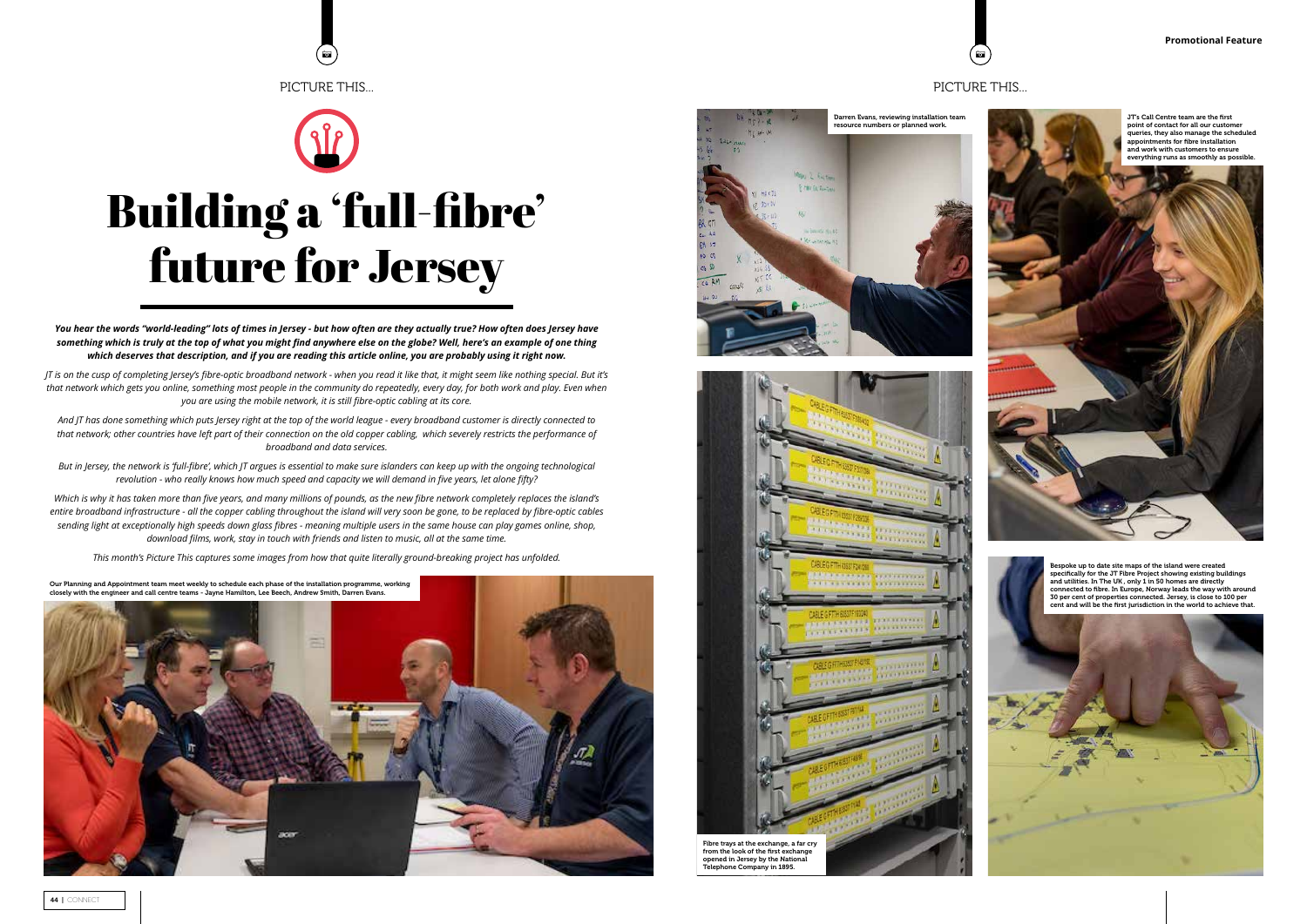

A A







# PICTURE THIS... PICTURE THIS...